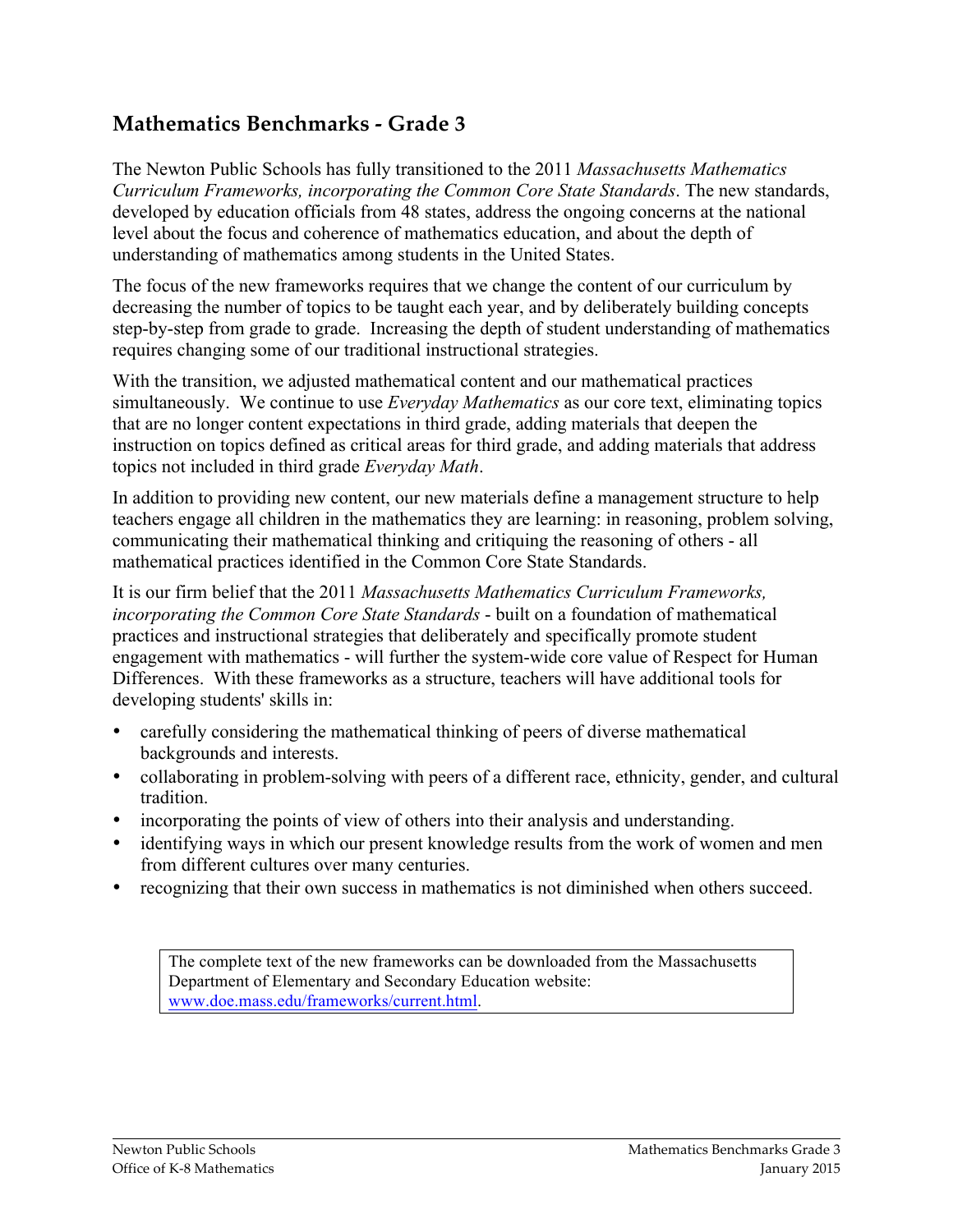# Mathematical Practices - Grade 3

Mathematical practices students will use in third grade include:

1. Making sense of problems and persevering in solving them.

Mathematically proficient students start by explaining to themselves the meaning of a problem and looking for entry points to its solution. They monitor and evaluate their progress and change course if necessary. Mathematically proficient students can explain correspondences between equations, verbal descriptions, tables, and graphs or draw diagrams of important features and relationships, graph data, and search for regularity or trends. Younger students might rely on using concrete objects or pictures to help conceptualize and solve a problem. Mathematically proficient students check their answers to problems using a different method, and they continually ask themselves, "Does this make sense?" They can understand the approaches of others to solving complex problems and identify correspondences between different approaches.

2. Reasoning abstractly and quantitatively.

Mathematically proficient students make sense of the quantities and their relationships in problem situations. Students bring two complementary abilities to bear on problems involving quantitative relationships: the ability to decontextualize—to abstract a given situation and represent it symbolically, and manipulate the representing symbols as if they have a life of their own, without necessarily attending to their referents—and the ability to contextualize, to pause as needed during the manipulation process in order to probe into the referents for the symbols involved. Quantitative reasoning entails habits of creating a coherent representation of the problem at hand; considering the units involved; attending to the meanings of quantities, not just how to compute them; and knowing and flexibly using different properties of operations and objects.

- 3. Constructing viable arguments and critiquing the reasoning of others. Mathematically proficient students understand and use stated assumptions, definitions, and previously established results in constructing arguments. They make conjectures and build a logical progression of statements to explore the truth of their conjectures. They justify their conclusions, communicate them to others, and respond to the arguments of others. Elementary students can construct arguments using concrete referents such as objects, drawings, diagrams, and actions. Such arguments can make sense and be correct, even though they are not generalized or made formal until later grades. Students at all grades can listen or read the arguments of others, decide whether they make sense, and ask useful questions to clarify or improve the arguments.
- 4. Modeling with mathematics.

Mathematically proficient students can apply the mathematics they know to solve problems arising in everyday life, society, and the workplace. In early grades, this might be as simple as writing an addition equation to describe a situation. They routinely interpret their mathematical results in the context of the situation and reflect on whether the results make sense, possibly improving the model if it has not served its purpose.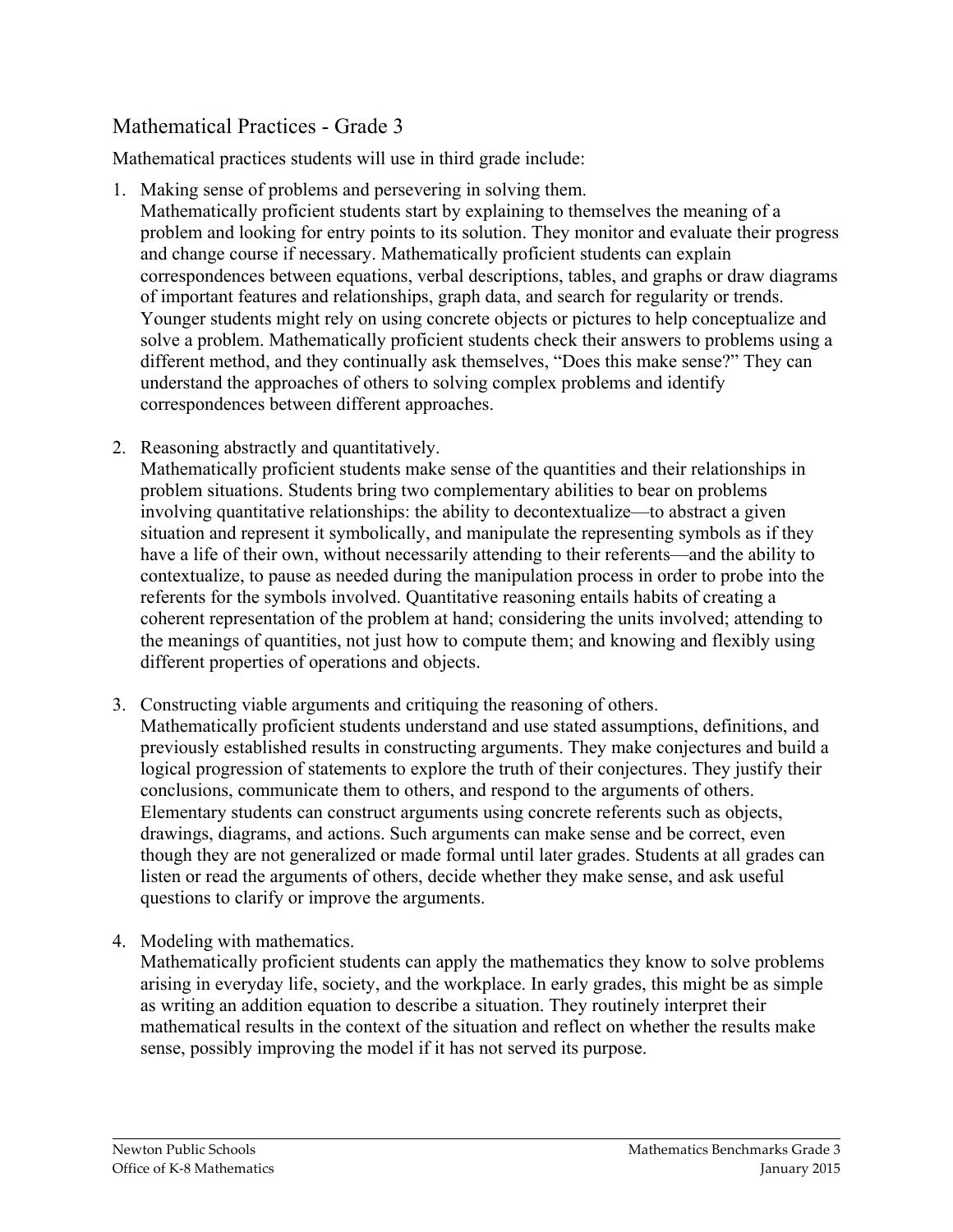5. Using appropriate tools strategically.

Mathematically proficient students consider the available tools when solving a mathematical problem. These tools might include pencil and paper, concrete models, a ruler, a protractor, a calculator. Proficient students are sufficiently familiar with tools appropriate for their grade or course to make sound decisions about when each of these tools might be helpful, recognizing both the insight to be gained and their limitations.

6. Attending to precision.

Mathematically proficient students try to communicate precisely to others. They try to use clear definitions in discussion with others and in their own reasoning. They state the meaning of the symbols they choose, including using the equal sign consistently and appropriately. They are careful about specifying units of measure, and labeling axes to clarify the correspondence with quantities in a problem. They calculate accurately and efficiently, express numerical answers with a degree of precision appropriate for the problem context. In the elementary grades, students give carefully formulated explanations to each other.

7. Looking for and making use of structure.

Mathematically proficient students look closely to discern a pattern or structure. Young students, for example, might notice that three and seven more is the same amount as seven and three more, or they may sort a collection of shapes according to how many sides the shapes have. Later, students will see  $7 \times 8$  equals the well-remembered  $7 \times 5 + 7 \times 3$ , in preparation for learning about the distributive property.

8. Looking for and expressing regularity in repeated reasoning.

Mathematically proficient students notice if calculations are repeated, and look both for general methods and for shortcuts. As they work to solve a problem, mathematically proficient students maintain oversight of the process, while attending to the details. They continually evaluate the reasonableness of their intermediate results.

# Mathematical Content - Grade 3

## Critical Areas:

Instructional time in third grade will concentrate on four critical areas: (1) developing understanding of multiplication and division and strategies for multiplication and division within 100; (2) developing understanding of fractions, especially unit fractions (fractions with numerator 1); (3) developing understanding of the structure of rectangular arrays and of area; and (4) describing and analyzing two-dimensional shapes.

(1) Students develop an understanding of the meanings of multiplication and division of whole numbers through activities and problems involving equal-sized groups, arrays, and area models; multiplication is finding an unknown product, and division is finding an unknown factor in these situations. For equal-sized group situations, division can require finding the unknown number of groups or the unknown group size. Students use properties of operations to calculate products of whole numbers, using increasingly sophisticated strategies based on these properties to solve multiplication and division problems involving single-digit factors. By comparing a variety of solution strategies, students learn the relationship between multiplication and division.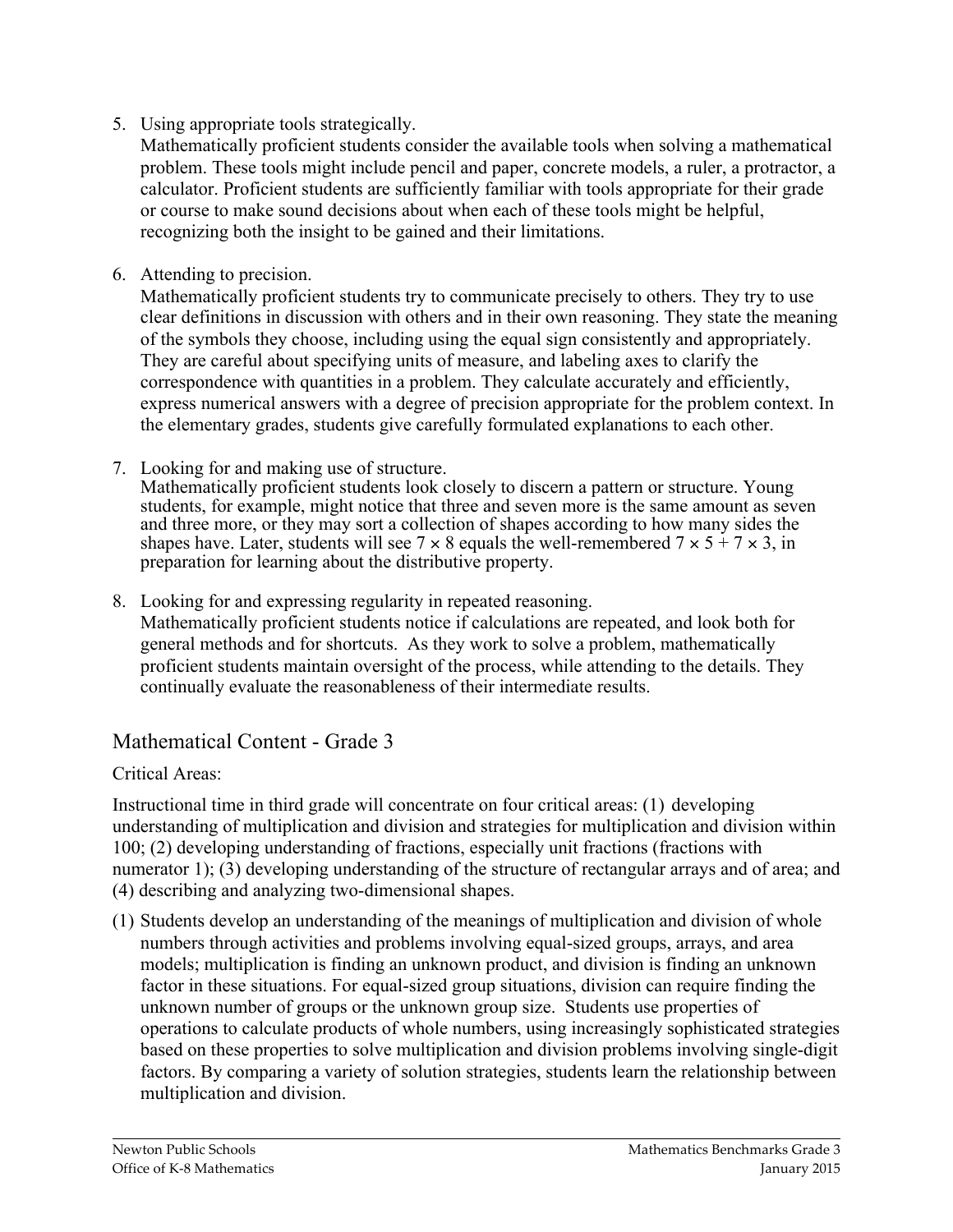- (2) Students develop an understanding of fractions, beginning with unit fractions. Students view fractions in general as being built out of unit fractions, and they use fractions along with visual fraction models to represent parts of a whole. Students understand that the size of a fractional part is relative to the size of the whole. For example,  $\frac{1}{2}$  of the paint in a small bucket could be less paint than  $\frac{1}{3}$  of the paint in a larger bucket, but  $\frac{1}{3}$  of a ribbon is longer than 1/5 of the same ribbon because when the ribbon is divided into 3 equal parts, the parts are longer than when the ribbon is divided into 5 equal parts. Students are able to use fractions to represent numbers equal to, less than, and greater than one. They solve problems that involve comparing fractions by using visual fraction models and strategies based on noticing equal numerators or denominators.
- (3) Students recognize area as an attribute of two-dimensional regions. They measure the area of a shape by finding the total number of same-size units of area required to cover the shape without gaps or overlaps, a square with sides of unit length being the standard unit for measuring area. Students understand that rectangular arrays can be decomposed into identical rows or into identical columns. By decomposing rectangles into rectangular arrays of squares, students connect area to multiplication, and justify using multiplication to determine the area of a rectangle.
- (4) Students describe, analyze, and compare properties of two-dimensional shapes. They compare and classify shapes by their sides and angles, and connect these with definitions of shapes. Students also relate their fraction work to geometry by expressing the area of part of a shape as a unit fraction of the whole.

# Content Standards - Grade 3

# **Operations and Algebraic Thinking 3.OA**

## **Represent and solve problems involving multiplication and division.**

- 1. Interpret products of whole numbers, e.g., interpret  $5 \times 7$  as the total number of objects in 5 groups of 7 objects each. *For example, describe a context in which a total number of objects can be expressed as 5* <sup>×</sup> *7.*
- 2. Interpret whole-number quotients of whole numbers, e.g., interpret  $56 \div 8$  as the number of objects in each share when 56 objects are partitioned equally into 8 shares, or as a number of shares when 56 objects are partitioned into equal shares of 8 objects each. *For example, describe a context in which a number of shares or a number of groups can be expressed as*  $56 \div 8$ .
- 3. Use multiplication and division within 100 to solve word problems in situations involving equal groups, arrays, and measurement quantities, e.g., by using drawings and equations with a symbol for the unknown number to represent the problem.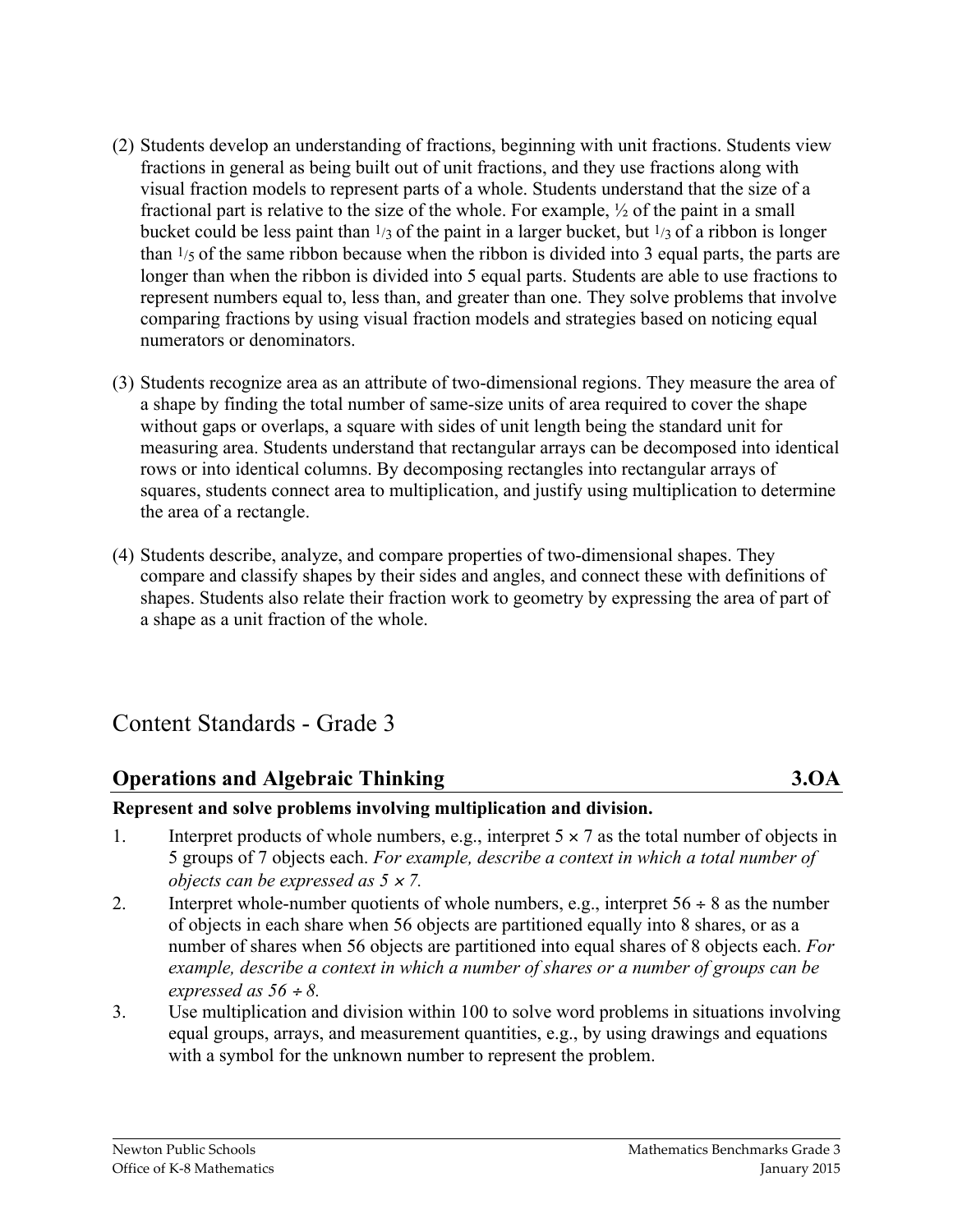4. Determine the unknown whole number in a multiplication or division equation relating three whole numbers. *For example, determine the unknown number that makes the equation true in each of the equations*  $8 \times ? = 48$ *,*  $5 = \div 3$ *,*  $6 \times 6 = ?$ *.* 

## **Understand properties of multiplication and the relationship between multiplication and division.**

- 5. Apply properties of operations as strategies to multiply and divide.<sup>1</sup> *Examples: If 6*  $\times$  *4 =* 24 is known, then  $4 \times 6 = 24$  is also known. (Commutative property of multiplication.) 3 × *5* <sup>×</sup> *2 can be found by 3* <sup>×</sup> *5 = 15 then 15* <sup>×</sup> *2 = 30, or by 5* <sup>×</sup> *2 = 10 then 3* <sup>×</sup> *10 = 30. (Associative property of multiplication.) Knowing that 8*  $\times$  *5 = 40 and 8*  $\times$  *2 = 16, one can find 8*  $\times$  *7 as 8*  $\times$  *(5 + 2)* = (8  $\times$  5) + (8  $\times$  2) = 40 + 16 = 56. (Distributive property.)
- 6. Understand division as an unknown-factor problem. *For example, find 32* <sup>÷</sup> *8 by finding the number that makes 32 when multiplied by 8.*

## **Multiply and divide within 100.**

7. Fluently multiply and divide within 100, using strategies such as the relationship between multiplication and division (e.g., knowing that  $8 \times 5 = 40$ , one knows  $40 \div 5 = 8$ ) or properties of operations. By the end of grade 3, know from memory all products of two one-digit numbers.

## **Solve problems involving the four operations, and identify and explain patterns in arithmetic.**

- 8. Solve two-step word problems using the four operations. Represent these problems using equations with a letter standing for the unknown quantity. Assess the reasonableness of answers using mental computation and estimation strategies, including rounding.<sup>2</sup>
- 9. Identify arithmetic patterns (including patterns in the addition table or multiplication table) and explain them using properties of operations. *For example, observe that 4 times a number is always even, and explain why 4 times a number can be decomposed into two equal addends.*

# **Number and Operations in Base Ten 3.NBT**

## **Use place value understanding and properties of operations to perform multi-digit arithmetic.<sup>3</sup>**

- 1. Use place value understanding to round whole numbers to the nearest 10 or 100.
- 2. Fluently add and subtract within 1000 using strategies and algorithms based on place value, properties of operations, and/or the relationship between addition and subtraction.
- 3. Multiply one-digit whole numbers by multiples of 10 in the range 10–90 (e.g.,  $9 \times 80$ , 5 × 60) using strategies based on place value and properties of operations.

<sup>&</sup>lt;sup>1</sup> Students need not use formal terms for these properties.<br><sup>2</sup> This standard is limited to problems posed with whole numbers and having whole number answers; students should know how to perform operations in the conventional order when there are no parentheses to specify a particular order (Order of

 $\frac{3}{3}$  A range of algorithms may be used.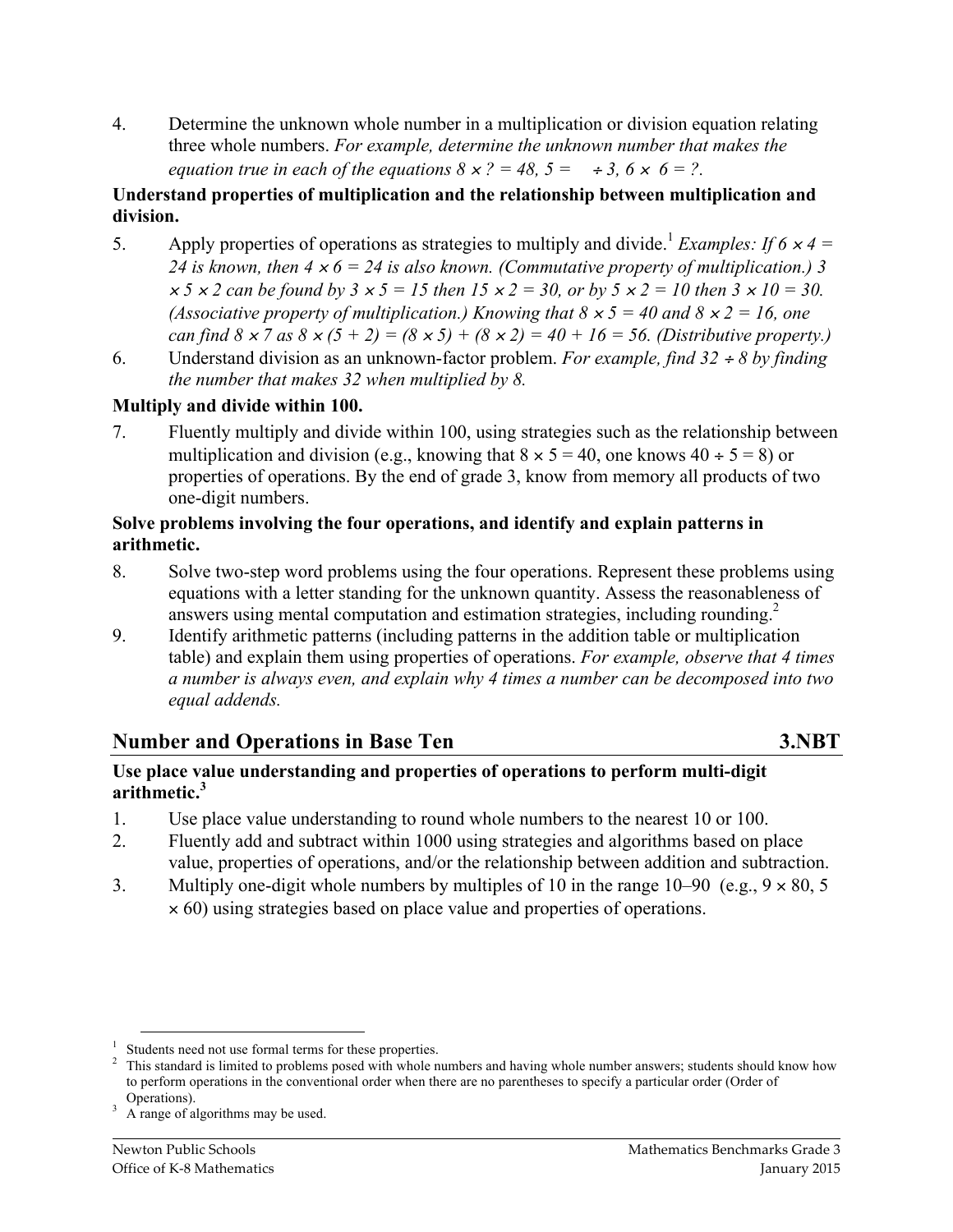# **Number and Operations—Fractions**<sup>4</sup>

### **Develop understanding of fractions as numbers.**

- 1. Understand a fraction  $1/b$  as the quantity formed by 1 part when a whole is partitioned into *b* equal parts; understand a fraction  $a/b$  as the quantity formed by *a* parts of size  $1/b$ .
- 2. Understand a fraction as a number on the number line; represent fractions on a number line diagram.
	- a. Represent a fraction  $1/b$  on a number line diagram by defining the interval from 0 to 1 as the whole and partitioning it into *b* equal parts. Recognize that each part has size  $1/b$  and that the endpoint of the part based at 0 locates the number  $1/b$  on the number line.
	- b. Represent a fraction  $a/b$  on a number line diagram by marking off *a* lengths  $1/b$  from 0. Recognize that the resulting interval has size *a*/*b* and that its endpoint locates the number  $a/b$  on the number line.
- 3. Explain equivalence of fractions in special cases, and compare fractions by reasoning about their size.
	- a. Understand two fractions as equivalent (equal) if they are the same size, or the same point on a number line.
	- b. Recognize and generate simple equivalent fractions, e.g.,  $1/2 = 2/4$ ,  $4/6 = 2/3$ . Explain why the fractions are equivalent, e.g., by using a visual fraction model.
	- c. Express whole numbers as fractions, and recognize fractions that are equivalent to whole numbers. *Examples: Express 3 in the form*  $3 = \frac{3}{1}$ *; recognize that*  $\frac{6}{1} = 6$ ; *locate 4/4 and 1 at the same point of a number line diagram.*
	- d. Compare two fractions with the same numerator or the same denominator by reasoning about their size. Recognize that comparisons are valid only when the two fractions refer to the same whole. Record the results of comparisons with the symbols  $\ge$ ,  $\equiv$ , or  $\le$ , and justify the conclusions, e.g., by using a visual fraction model.

# **Measurement and Data** 3.MD

#### **Solve problems involving measurement and estimation of intervals of time, liquid volumes, and masses of objects.**

- 1. Tell and write time to the nearest minute and measure time intervals in minutes. Solve word problems involving addition and subtraction of time intervals in minutes, e.g., by representing the problem on a number line diagram.
- 2. Measure and estimate liquid volumes and masses of objects using standard units of grams (g), kilograms (kg), and liters  $(l)$ .<sup>5</sup> Add, subtract, multiply, or divide to solve one-step word problems involving masses or volumes that are given in the same units, e.g., by using drawings (such as a beaker with a measurement scale) to represent the problem.

1

 $4$  Grade 3 expectations in this domain are limited to fractions with denominators 2, 3, 4, 6, and 8.

 $<sup>5</sup>$  Excludes compound units such as cm<sup>3</sup> and finding the geometric volume of a container.</sup>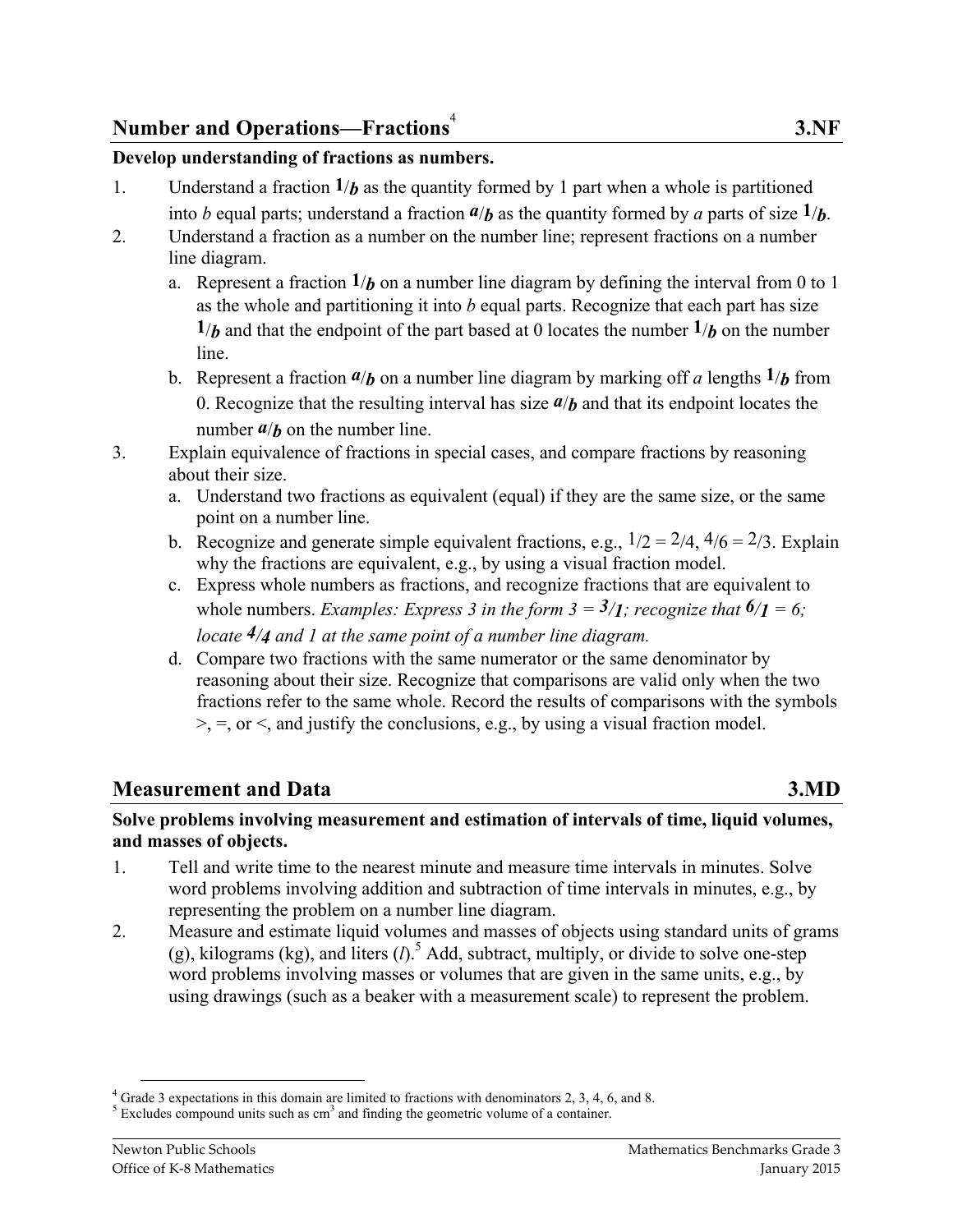## **Represent and interpret data.**

- 3. Draw a scaled picture graph and a scaled bar graph to represent a data set with several categories. Solve one- and two-step "how many more" and "how many less" problems using information presented in scaled bar graphs. *For example, draw a bar graph in which each square in the bar graph might represent 5 pets.*
- 4. Generate measurement data by measuring lengths using rulers marked with halves and fourths of an inch. Show the data by making a line plot, where the horizontal scale is marked off in appropriate units—whole numbers, halves, or quarters.

#### **Geometric measurement: understand concepts of area and relate area to multiplication and to addition.**

- 5. Recognize area as an attribute of plane figures and understand concepts of area measurement.
	- a. A square with side length 1 unit, called "a unit square," is said to have "one square unit" of area, and can be used to measure area.
	- b. A plane figure which can be covered without gaps or overlaps by *n* unit squares is said to have an area of *n* square units.
- 6. Measure areas by counting unit squares (square cm, square m, square in, square ft, and improvised units).
- 7. Relate area to the operations of multiplication and addition.
	- a. Find the area of a rectangle with whole-number side lengths by tiling it, and show that the area is the same as would be found by multiplying the side lengths.
	- b. Multiply side lengths to find areas of rectangles with whole-number side lengths in the context of solving real-world and mathematical problems, and represent wholenumber products as rectangular areas in mathematical reasoning.
	- c. Use tiling to show in a concrete case that the area of a rectangle with whole-number side lengths *a* and  $b + c$  is the sum of  $a \times b$  and  $a \times c$ . Use area models to represent the distributive property in mathematical reasoning.
	- d. Recognize area as additive. Find areas of rectilinear figures by decomposing them into non-overlapping rectangles and adding the areas of the non-overlapping parts, applying this technique to solve real-world problems.

#### **Geometric measurement: recognize perimeter as an attribute of plane figures and distinguish between linear and area measures.**

8. Solve real-world and mathematical problems involving perimeters of polygons, including finding the perimeter given the side lengths, finding an unknown side length, and exhibiting rectangles with the same perimeter and different areas or with the same area and different perimeters.

# **Geometry 3.G**

## **Reason with shapes and their attributes.**

1. Understand that shapes in different categories (e.g., rhombuses, rectangles, and others) may share attributes (e.g., having four sides), and that the shared attributes can define a larger category (e.g., quadrilaterals). Recognize rhombuses, rectangles, and squares as examples of quadrilaterals, and draw examples of quadrilaterals that do not belong to any of these subcategories.